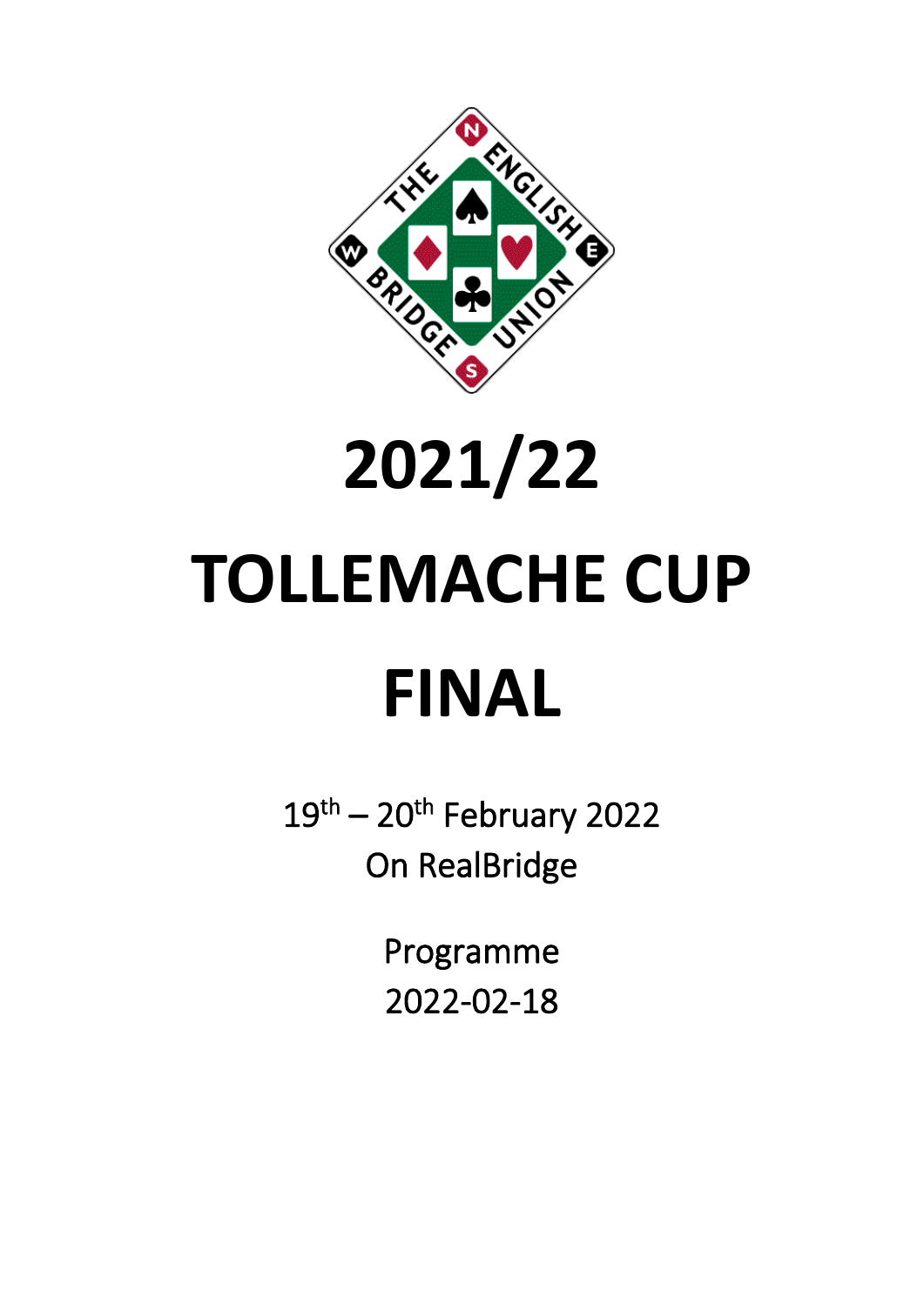### **CONTENTS**

| Times of play                   | $\overline{2}$ |
|---------------------------------|----------------|
| The qualifiers                  | 3              |
| The format                      | 3              |
| The schedule                    | 3              |
| The order of play               | 4              |
| Scoring                         | 5              |
| IMP to VP conversion scale      | 5              |
| <b>Missing comparisons</b>      | 5              |
| Master points and prizes        | 6              |
| <b>Miscellaneous conditions</b> | 6              |
| RealBridge                      | 6              |
| Instructions                    | 6              |
| Procedures                      | 6              |
| Alerting/Announcing/Explaining  | 7              |
| Calling the TD                  | 7              |
| <b>Online Regulations</b>       | 7              |

## <span id="page-1-0"></span>**TIMES OF PLAY**

| Saturday | Session 1 | $10:30$ am $-$       | $12:20 \text{ pm}$ | Match 1 (14 boards) |
|----------|-----------|----------------------|--------------------|---------------------|
|          |           | 12:30 pm $-$         | $2:20$ pm          | Match 2 (14 boards) |
|          | Session 2 | $3:10 \text{ pm } -$ | $5:00$ pm          | Match 3 (14 boards) |
|          |           | $5:10 \text{ pm } -$ | $7:00$ pm          | Match 4 (14 boards) |
| Sunday   | Session 3 | $10:30$ am $-$       | $12:20 \text{ pm}$ | Match 5 (14 boards) |
|          |           | 12:40 pm $-$         | $2:30$ pm          | Match 6 (14 boards) |
|          |           | $2:40 \text{ pm } -$ | $4:30$ pm          | Match 7 (14 boards) |

These timings are based on an allowance of 1 hour and 50 minutes to play 14 boards, followed by 10 minutes to score (by cross-imps) and take up positions for the next round. There will be a 50-minute break between session on Saturday and a 20-minute (lunch) break after the first match on Sunday.

Line-ups for each 14-board match should be finalised 10 minutes before the match.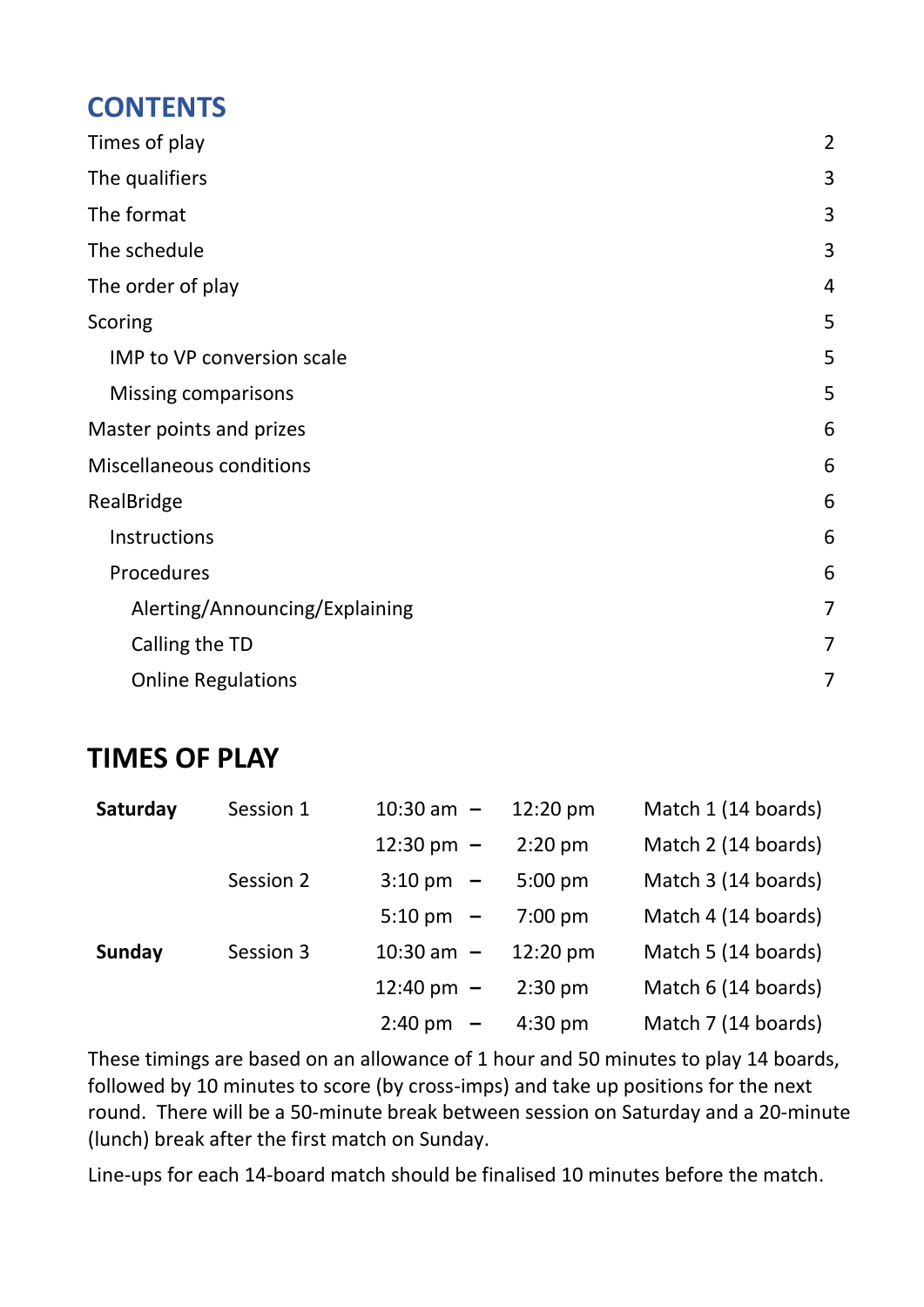## <span id="page-2-0"></span>**THE QUALIFIERS**

|               | Group A      | Group B         |
|---------------|--------------|-----------------|
| 1             | Manchester   | London          |
| $\mathcal{P}$ | Devon        | Berks & Bucks   |
| 3             | Warwickshire | Gloucestershire |
|               | <b>Herts</b> | <b>Norfolk</b>  |

The order of play is determined by reference to team number based on random draw in advance.

## <span id="page-2-1"></span>**THE FORMAT**

The final is a single round-robin, involving seven matches of 14 boards per match. There is no half-time scoring within a match and no change of opponents. Thus, each pair will play 14 boards straight through against one particular opposing pair. However, teams of more than eight players do have the option of replacing a playing pair with a sitting-out pair after precisely seven of the 14 boards. To exercise this option, advance notice must be declared on the line-up slip, and the pair to be replaced should confirm this intention to their opponents at the table before play commences.

Cross-imp scoring within each team of eight will apply. Thus, each pair will imp their score card twice: once with each of the two pairs who occupied the opposite compass positions in the round concerned.

Cross-imp totals will be converted to Victory Points on a 20 – 0 scale after the end of each 14-board match.

## <span id="page-2-2"></span>**THE SCHEDULE**

Head-on matches will be played throughout, so that scores may be compared and lineups changed after every 14 boards (see also the above regarding teams of more than eight). All matches will play the same boards simultaneously, so there are no security worries during scoring-up periods.

Written line-ups are required in advance of each match. There are no seating rights, so each team must declare its intended line-up in isolation. Teams of more than eight that intend replacing a pair after seven of the 14 boards must so indicate at the time of declaring the line-up.

There are two sections: Red/A (tables 1-8) and Blue/B (tables 9-16). Each team has a 'home table' in each section, corresponding to their team number. In each match a team sits their pairs at their home tables, and at the start of the round, the EW pair are moved to the opponent's table.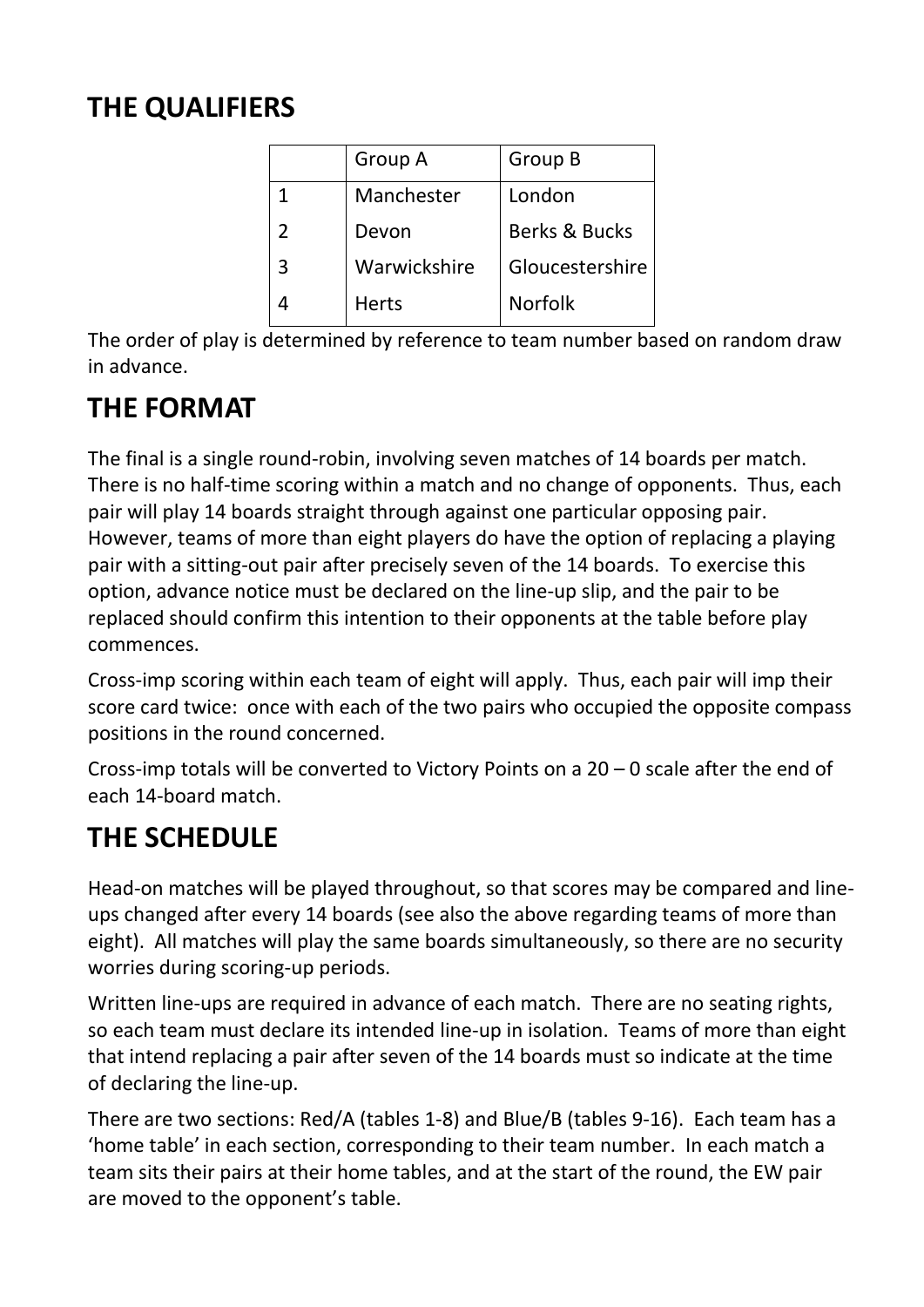## <span id="page-3-0"></span>**THE ORDER OF PLAY**

Pairs sit at their home table before the start of the round. E/W pairs will play at their opponents' table. Team numbers assigned by random draw in advance.

| Number Team   |                 | Number Team |                |
|---------------|-----------------|-------------|----------------|
| $\mathbf{1}$  | London          | 5.          | Warwickshire   |
| $\mathcal{P}$ | Gloucestershire | 6.          | <b>Norfolk</b> |
| २             | Devon           |             | Berks & Bucks  |

|                         | <b>MATCH 1</b>          |                |  |  |
|-------------------------|-------------------------|----------------|--|--|
| $\mathbf 1$             | V                       | 8              |  |  |
| $\overline{2}$          | $\overline{\mathsf{V}}$ | 4              |  |  |
| 3                       | $\checkmark$            | $\overline{7}$ |  |  |
| 5                       | V                       | 6              |  |  |
|                         | <b>MATCH 2</b>          |                |  |  |
| $\overline{2}$          | V                       | 8              |  |  |
| 3                       | $\vee$                  | 5              |  |  |
| $\overline{1}$          | $\vee$                  | 4              |  |  |
| 6                       | V                       | $\overline{7}$ |  |  |
| <b>MATCH 3</b>          |                         |                |  |  |
| 3                       | V                       | 8              |  |  |
| $\overline{\mathbf{4}}$ | $\vee$                  | 6              |  |  |
| $\overline{2}$          | $\overline{\mathsf{V}}$ | 5              |  |  |
| $\overline{1}$          | V                       | $\overline{7}$ |  |  |
| <b>MATCH 4</b>          |                         |                |  |  |
| 4                       | V                       | 8              |  |  |
| 3                       | V                       | 6              |  |  |
|                         |                         |                |  |  |
| 5                       | V                       | $\overline{7}$ |  |  |

Herts 8 Manchester

|                | <b>MATCH 1</b> |                |                | <b>MATCH 5</b> |                |
|----------------|----------------|----------------|----------------|----------------|----------------|
| $\mathbf{1}$   | V              | 8              | 5              | v              | 8              |
| $\overline{2}$ | $\vee$         | $\overline{4}$ | $\mathbf{1}$   | $\vee$         | 6              |
| 3              | V              | $\overline{7}$ | $\overline{4}$ | V              | 7              |
| $\overline{5}$ | $\vee$         | 6              | $\overline{2}$ | $\vee$         | $\overline{3}$ |
|                | <b>MATCH 2</b> |                |                | <b>MATCH 6</b> |                |
| $\overline{2}$ | V              | 8              | 6              | $\vee$         | 8              |
| 3              | $\vee$         | 5              | $\overline{2}$ | $\overline{V}$ | $\overline{7}$ |
| $\overline{1}$ | $\vee$         | $\overline{4}$ | $\mathbf{1}$   | $\vee$         | 5              |
| 6              | $\overline{V}$ | 7              | 3              | $\vee$         | 4              |
|                | <b>MATCH 3</b> |                |                | <b>MATCH 7</b> |                |
| 3              | $\vee$         | 8              | $\overline{7}$ | $\vee$         | 8              |
| 4              | $\vee$         | 6              | $\mathbf{1}$   | $\vee$         | 3              |
| $\overline{2}$ | $\vee$         | 5              | $\overline{2}$ | $\vee$         | 6              |
| $\mathbf{1}$   | V              | 7              | $\overline{4}$ | V              | 5              |
|                |                |                |                |                |                |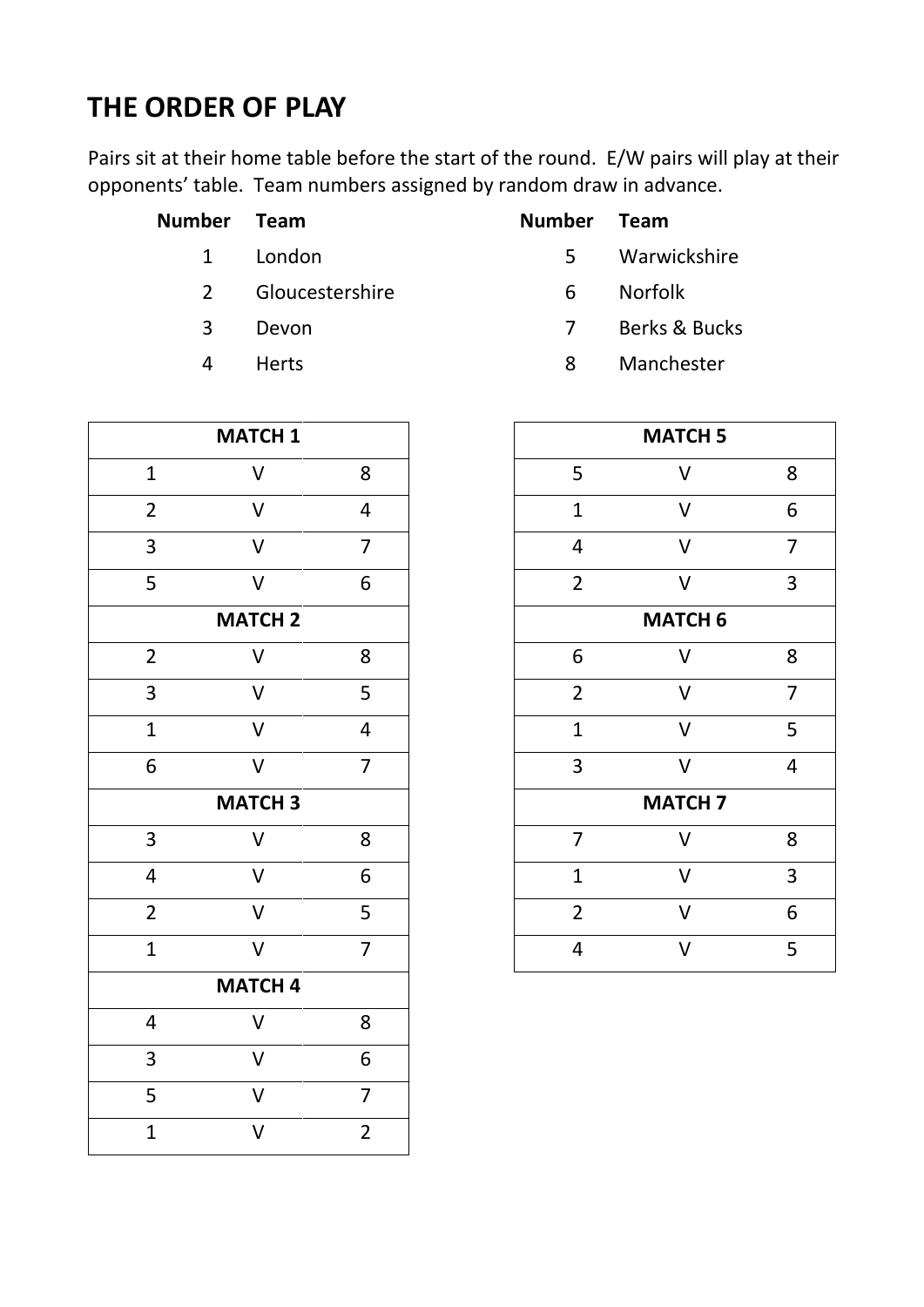## <span id="page-4-0"></span>**SCORING**

It is obviously essential that each team have precisely two N/S pairs and two E/W pairs during any given match! Team captains can help to avoid accidents by issuing clear instructions to their players, and by verifying the positions of the players prior to the start of each match. Players can assist this process by paying attention to their captain's instructions, and by checking visually prior to the start of a match that their team does indeed consist of two N/S pairs and two E/W pairs.

**14-board matches**

| IMP differenc | <b>VP</b> | <b>IMP differenc</b> | <b>VP</b> |
|---------------|-----------|----------------------|-----------|
| $0 - 4$       | $10 - 10$ | $47 - 59$            | $15 - 5$  |
| $5 - 13$      | $11 - 9$  | $60 - 75$            | $16 - 4$  |
| $14 - 23$     | $12 - 8$  | $76 - 93$            | $17 - 3$  |
| $24 - 32$     | $13 - 7$  | $94 - 115$           | $18 - 2$  |
| $35 - 46$     | $14 - 6$  | $116 - 142$          | $19 - 1$  |
|               |           | 143 or more          | $20 - 0$  |

#### <span id="page-4-1"></span>**IMP to VP conversion scale**

#### <span id="page-4-2"></span>**Missing comparisons**

If, for any reason, a team is unable to obtain four comparisons on a particular board (for example, if a table is unable to play a board or if the players are seated incorrectly), then any comparisons which can be made will count (and will be factored to account for missing comparisons). A non-offending team will receive average plus and an offending team will receive average minus for any comparisons which are missing, in accordance with the following scale:

| 1 missing comparison  | $= 3$ imps;                             |
|-----------------------|-----------------------------------------|
| 2 missing comparisons | $= 4$ imps (= 2 imps per comparison);   |
| 3 missing comparisons | $= 5$ imps;                             |
| 4 missing comparisons | $= 6$ imps (= 1.5 imps per comparison). |
|                       |                                         |

A partially offending team will receive average for each missing comparison.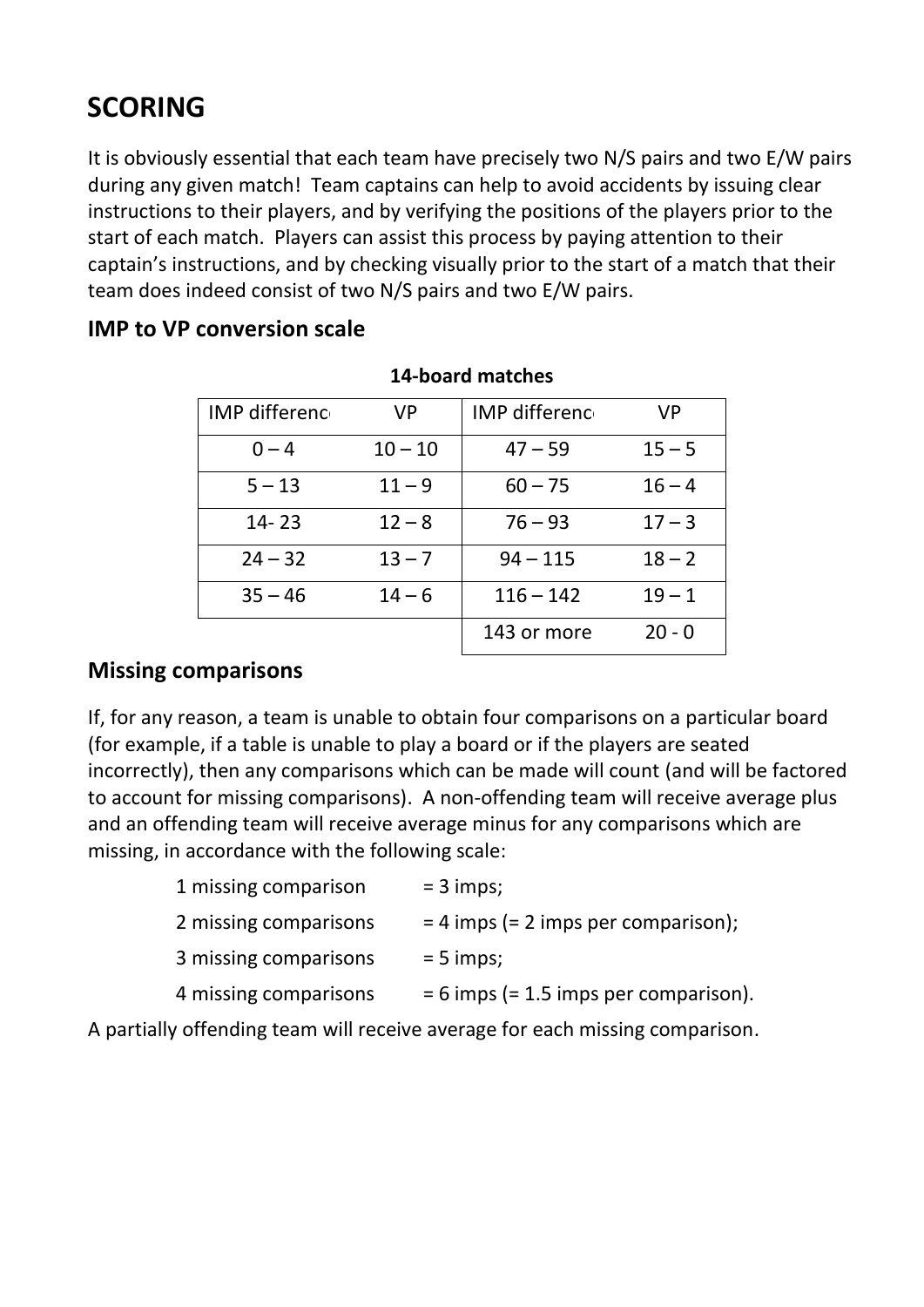## <span id="page-5-0"></span>**MASTER POINTS AND PRIZES**

Master Points (Green Points per player who played at least one-third of the boards in the match involved).

Per match won: 1 Green (draw = 0.5)

For overall ranking:  $1<sup>st</sup> 6$ ,  $2<sup>nd</sup> 3$ ,  $3<sup>rd</sup> 2$ ,  $4<sup>th</sup> 1$ 

No cash prizes are awarded in the Tollemache Cup, but medals will be presented to the winning team.

## <span id="page-5-1"></span>**MISCELLANEOUS CONDITIONS**

- 1. General EBU regulations as contained in the current White Book apply with regard to any matter not specifically covered by these conditions of contest. For example, a tie for 1st place will be split in accordance with standard EBU regulations.
- 2. This is an EBU 'level 5' tournament. WBF system cards may be used. Convention cards should be available online and link posted for the opposing pair at the table at the start of each round.

You can use any existing link to your system card. Otherwise, system cards can be uploaded to My EBU > Utilities > System Cards.

- 3. Mobile phones and other electronic communication devices may not be used during play, except in an emergency.
- 4. Captains should check the final score of the match with the displayed results.

## <span id="page-5-2"></span>**REALBRIDGE**

#### <span id="page-5-3"></span>**Instructions**

RealBridge uses computer video and audio for communication between players. Player can and should test their video/audio by logging into the system in advance.

During a session. if you have problems with audio/video, you should continue to play using text until you have time to try to sort it out, rather than delaying play.

It may be necessary to refresh the video feed every hour or so: this can be done (without logging out) by clicking the refresh button on your name bar.

#### <span id="page-5-4"></span>**Procedures**

Please remember that your opponent will have sight of you whenever you are logged in at a table and always act accordingly – opponents can hear and see what is going on in the room around you.